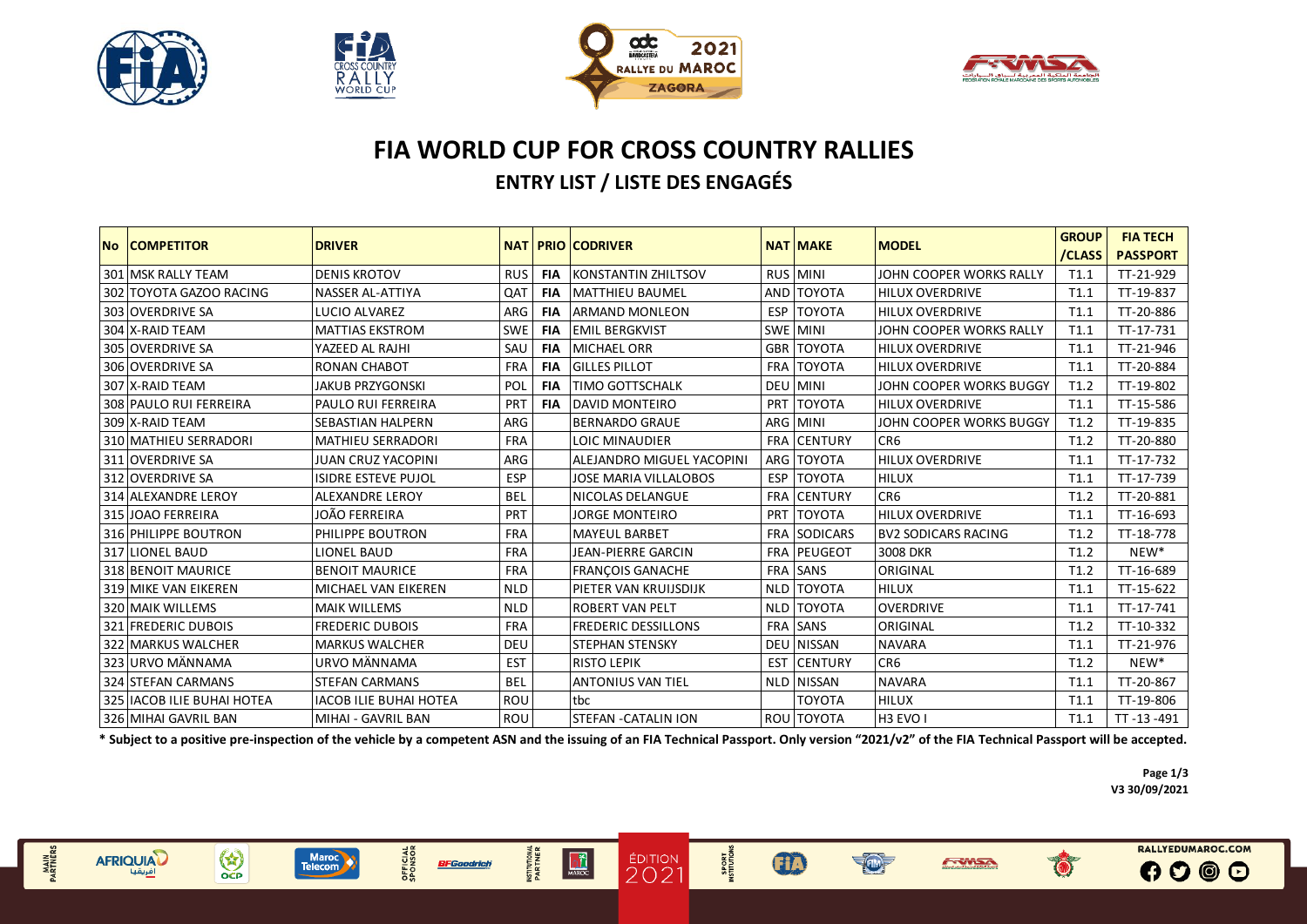

MAIN<br>PARTNERS

**AFRIQUIAD** 

 $\begin{pmatrix} x \\ y \\ z \end{pmatrix}$ 



OFFICIAL<br>SPONSOR

**BFGoodrich** 

Maroc<br>Telecom

**NSTITUTIONAL**<br>PARTNER

 $\frac{1}{\sqrt{1}}$ 





## **FIA WORLD CUP FOR CROSS COUNTRY RALLIES ENTRY LIST / LISTE DES ENGAGÉS**

| <b>No COMPETITOR</b>          | <b>DRIVER</b>              | <b>NAT</b> |            | <b>PRIO CODRIVER</b>            |                | <b>NAT MAKE</b>     | <b>MODEL</b>               | <b>GROUP</b><br>/CLASS | <b>FIA TECH</b><br><b>PASSPORT</b> |
|-------------------------------|----------------------------|------------|------------|---------------------------------|----------------|---------------------|----------------------------|------------------------|------------------------------------|
| 360 RED BULL OFF ROAD JR TEAM | CRISTINA GUTIERREZ HERRERO | ESP        | <b>FIA</b> | <b>FRANCOIS CAZALET</b>         |                | FRA OVERDRIVE       | OT <sub>3</sub>            | T <sub>3</sub>         | TT-21-940                          |
| 361 SOUTH RACING              | <b>FERNANDO ALVAREZ</b>    | ESP        | <b>FIA</b> | <b>XAVIER PANSERI</b>           |                | FRA CAN - AM        | <b>MAVERICK XRS</b>        | T <sub>3</sub>         | NEW*                               |
| 362 MSK RALLY TEAM            | <b>PAVEL LEBEDEV</b>       | <b>RUS</b> | <b>FIA</b> | KIRILL SHUBIN                   |                | RUS CAN - AM        | <b>MAVERICK</b>            | T <sub>3</sub>         | TT-21-934                          |
| 363 JEAN-LUC PISSON           | JEAN-LUC PISSON            | <b>FRA</b> | <b>FIA</b> | <b>CEDRIC DUPLE</b>             |                | FRA PH-SPORT        | <b>ZEPHYR</b>              | T <sub>3</sub>         | TT-21-906                          |
| 364 TEAM MARIA OPARINA        | <b>ANVAR ERGASHEV</b>      | <b>UZB</b> | <b>FIA</b> | <b>ANDREY RUDNITSKI</b>         | <b>BLR BRP</b> |                     | <b>CAN AM MAVERICK X3</b>  | T <sub>3</sub>         | TT-21-952                          |
| 366 RED BULL OFF ROAD JR TEAM | <b>SETH QUINTERO</b>       | <b>USA</b> |            | <b>DENNIS ZENZ</b>              | DEU            | <b>OVERDRIVE</b>    | OT3 - 02                   | T <sub>3</sub>         | TT-21-939                          |
| 367 MATTHIEU MARGAILLAN       | <b>MATTHIEU MARGAILLAN</b> | <b>FRA</b> |            | <b>MAX DELFINO</b>              | <b>FRA</b>     | CAN-AM              | <b>MAVERICK X3</b>         | T <sub>3</sub>         | NEW*                               |
| 368 JOSE LUIS PEÑA CAMPO      | JOSE LUIS PEÑA CAMPO       | ESP        |            | RAFAEL TORNABELL CORDOBA        | <b>ESP</b>     | <b>POLARIS</b>      | <b>RZR PRO XP</b>          | T <sub>3</sub>         | TT-21-925                          |
| 369 LIONEL COSTES             | <b>LIONEL COSTES</b>       | <b>FRA</b> |            | <b>CHRISTOPHE TRESSENS</b>      |                | FRA PH-SPORT        | <b>ZEPHYR</b>              | T <sub>3</sub>         | TT-21-909                          |
| 370 ENRICO GASPARI            | <b>ENRICO GASPARI</b>      | <b>ITA</b> |            | <b>IMASSIMO SALVATORE</b>       |                | ITA POLARIS         | <b>PRO XP</b>              | T <sub>3</sub>         | $NEW^*$                            |
| 371 FN SPEED TEAM             | JAVIER VELEZ               | COL        |            | <b>MATEO MORENO KRISTIANSEN</b> |                | COL CAN-AM          | <b>MAVERICK X3</b>         | T <sub>3</sub>         | TT-18-786                          |
| 372 PAOLO SOTTILE             | PAOLO SOTTILE              | CHE        |            | <b>MATTEO SOTTILE</b>           |                | CHE CAN - AM        | X <sub>3</sub>             | T <sub>3</sub>         | $NEW^*$                            |
| 373 FOURNIER CLAUDE           | <b>CLAUDE FOURNIER</b>     | <b>FRA</b> |            | <b>JEAN BRUCY</b>               |                | <b>FRA RM SPORT</b> | <b>MAMBA</b>               | T <sub>3</sub>         | TT-21-975                          |
| 400 SOUTH RACING              | <b>AUSTIN JONES</b>        | <b>USA</b> | <b>FIA</b> | <b>GUSTAVO GUGELMIN</b>         | <b>BRA BRP</b> |                     | <b>CAN-AM MAVERICK XRS</b> | <b>T4</b>              | NEW*                               |
| 401 SOUTH RACING              | <b>KEES KOOLEN</b>         | <b>NLD</b> | <b>FIA</b> | <b>MIRJAM POL</b>               | <b>NLD</b>     | <b>BRP</b>          | <b>CAN-AM MAVERICK XRS</b> | <b>T4</b>              | NEW*                               |
| 402 SOUTH RACING              | <b>EUGENIO AMOS</b>        | <b>ITA</b> | <b>FIA</b> | PAOLO CECI                      | <b>ITA</b>     | <b>BRP</b>          | <b>CAN-AM MAVERICK XRS</b> | <b>T4</b>              | NEW*                               |
| 403 SOUTH RACING              | <b>ARON DOMZALA</b>        | POL        | <b>FIA</b> | <b>MACIEJ MARTON</b>            | POL BRP        |                     | <b>CAN-AM MAVERICK XRS</b> | <b>T4</b>              | TT-21-936                          |
| 405 NAKUSI RACING TEAM        | PAVEL SILNOV               | <b>RUS</b> | <b>FIA</b> | <b>ANTON VLASIUK</b>            | <b>RUS BRP</b> |                     | <b>CAN-AM MAVERICK</b>     | <b>T4</b>              | TT-21-978                          |
| 406 JEROME DE SADELEER        | <b>JEROME DE SADELEER</b>  | CHE        | <b>FIA</b> | <b>MICHAEL METGE</b>            | FRA BRP        |                     | <b>CAN-AM MAVERICK</b>     | <b>T4</b>              | TT 21 967                          |
| 407 ENERGYLANDIA RALLY TEAM   | <b>MAREK GOCZAL</b>        | POL        | <b>FIA</b> | <b>RAFAL MARTON</b>             | POL BRP        |                     | <b>CAN-AM MAVERICK XRS</b> | <b>T4</b>              | TT 21 979                          |
| 408 SOUTH RACING              | ROKAS BACIUSKA             | LTU        |            | <b>ORIOL MENA</b>               |                | <b>ESP BRP</b>      | <b>CAN-AM MAVERICK XRS</b> | T <sub>4</sub>         | TT-20-882                          |
| 409 SOUTH RACING              | <b>HERNAN GARCES</b>       | CHL        |            | JUAN PABLO LATRACH VINAGRE      | CHL BRP        |                     | <b>CAN-AM MAVERICK XRS</b> | <b>T4</b>              | $NEW^*$                            |
| 410 ROMAIN LOCMANE            | <b>ROMAIN LOCMANE</b>      | <b>FRA</b> |            | <b>MAXIME FOURMAUX</b>          | FRA BRP        |                     | <b>CAN-AM MAVERICK XRS</b> | <b>T4</b>              | TT-21-926                          |
| 411 FLORENT VAYSSADE          | <b>FLORENT VAYSSADE</b>    | <b>FRA</b> |            | <b>NICOLAS REY</b>              | FRA BRP        |                     | <b>CAN-AM MAVERICK</b>     | <b>T4</b>              | <b>ASO</b>                         |
| 412 SOUTH RACING              | LUCAS DEL RIO              | <b>CHL</b> |            | <b>MARCELLO SCOLA</b>           | CHL BRP        |                     | <b>CAN-AM MAVERICK XRS</b> | T <sub>4</sub>         | TT-21-932                          |

 $\frac{20}{100}$ 

SPORT<br>NSTITUTIONS

 $\bigoplus$ 

Ð

**EVERAL** 

**Page 2/3 V3 30/09/2021**

 $\bullet$ 

RALLYEDUMAROC.COM

 $0000$